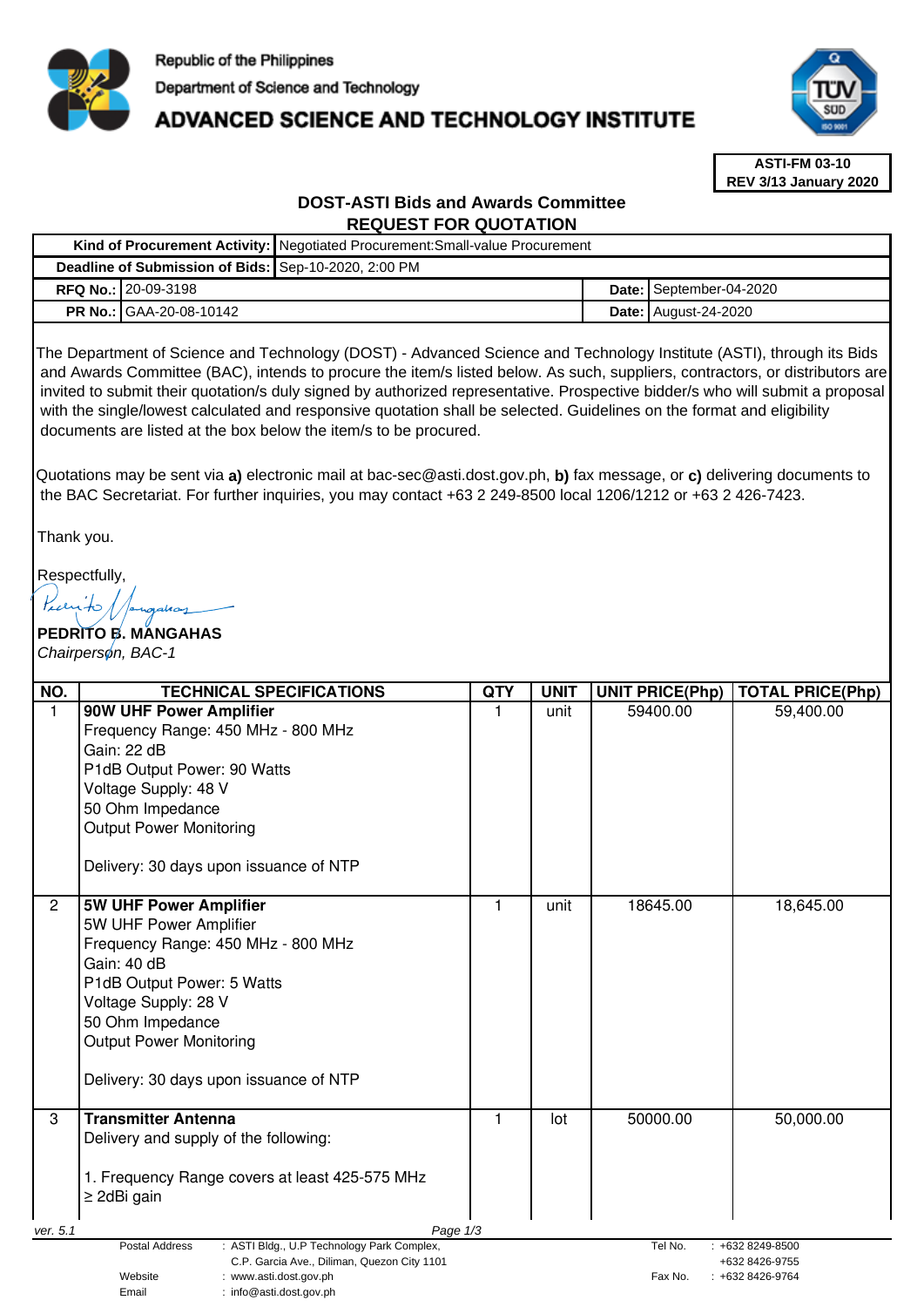| $\leq$ 1.5 VSWR<br>$\geq$ 100 W Max Power<br>N-type or SMA connector Type<br>$\leq$ 1.5kg weight                                                                                              |  |  |  |  |  |  |
|-----------------------------------------------------------------------------------------------------------------------------------------------------------------------------------------------|--|--|--|--|--|--|
| $\leq$ 1.5m length                                                                                                                                                                            |  |  |  |  |  |  |
| 2. Frequency Range covers at least 585-735 MHz<br>$\geq$ 2dBi gain<br>$\leq$ 1.5 VSWR<br>$\geq$ 100 W Max Power<br>N-type or SMA connector Type<br>$\leq$ 1.5kg weight<br>$\leq$ 1.5m length" |  |  |  |  |  |  |
| Delivery: 30 days upon issuance of NTP                                                                                                                                                        |  |  |  |  |  |  |
| TOTAL APPROVED BUDGET FOR THE CONTRACT:<br>Php 128,045.00                                                                                                                                     |  |  |  |  |  |  |
| <b>GUIDELINES</b>                                                                                                                                                                             |  |  |  |  |  |  |

#### **A. Submission of Quotations**

- 1. Quotation/s shall include the Request for Quotation and/or the Purchase Request Number as state above;
- 2. Pictures or brand/model names or numbers, if applicable, should be specified in the quotation/s; and
- 3. Quotation/s must be signed by the company's duly authorized representative.

#### **B. Eligibiliy Requirements**

Pursuant to Annex "H" or Consolidated Guidelines for the Alternative Methods of Procurement of the 2016 Implementing Rules and Regulations (IRR) of Republic Act (RA) No. 9184, as amended by Government Procurement Policy Board Resolution No. 21-2017 dated 30 May 2017, the following documents shall be submitted except for Repeat Order, Shopping under Section 52.1(a), and Negotiated Procurement under Sections 53.1 (Two-Failed Biddings), and 53.5 (Agency-to-Agency):

#### **For Procurement of Goods**

- 1. Upon submission of quotation
	- PhilGEPS Platinum Membership Certificate including Annex "A". If not available, the following alternate documents may be submitted:
		- PhilGEPS Registration Number
		- Mayor's Permit
			- For individuals/professionals engaged under Section 53.6, 53.7 and 53.9 of the 2016 IRR of RA No. 9184, only the Bureau of Internal Revenue (BIR) Certificate of Registration shall be submitted in lieu of the Mayor's Permit.
- 2. Upon issuance of Notice of Award (NOA)
	- ✓ Omnibus Sworn Statement
		- Applicable only for bidders who have submitted their quotation on item/s with a total Approved Budget for the Contract (ABC) of above Php50,000.00.
	- ✓ Income/Business Tax Return
		- Applicable only for: **a)** bidders who have submitted their quotation on item/s with a total ABC of above Php500,000.00; and **b)** bidders for Lease of Real Property and Venue (except for government agencies as lessors).

## **For Procurement of Infrastructure**

- 1. The requirements for Goods with the same submission indicated therein; and
- 2. Valid Philippine Contractors Accreditation Board License.